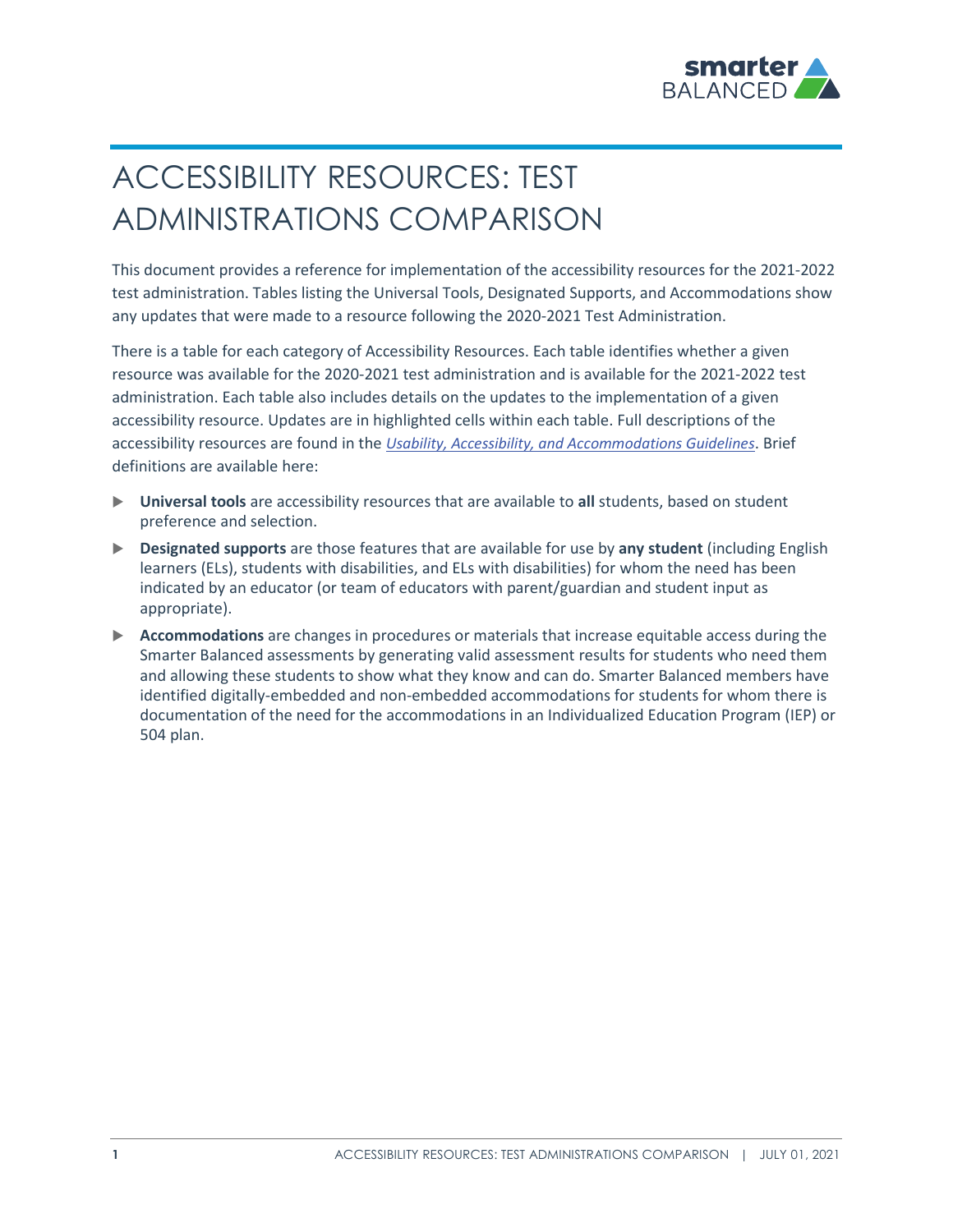

#### **Table 1: Embedded Universal Tools Available on the 2020-2021 and 2021-2022 Test Administrations**

| <b>Universal Tool</b>                                                                             | 2020-2021 | 2021-2022                                                                                                                                                                                                                                                                                                                                                                                                                             |
|---------------------------------------------------------------------------------------------------|-----------|---------------------------------------------------------------------------------------------------------------------------------------------------------------------------------------------------------------------------------------------------------------------------------------------------------------------------------------------------------------------------------------------------------------------------------------|
| <b>Breaks</b>                                                                                     | Yes       | Yes                                                                                                                                                                                                                                                                                                                                                                                                                                   |
| Calculator                                                                                        | Yes       | Yes                                                                                                                                                                                                                                                                                                                                                                                                                                   |
| (for calculator-allowed<br>items only, grades 6-8<br>and HS)                                      |           |                                                                                                                                                                                                                                                                                                                                                                                                                                       |
| (See Non-embedded<br>Accommodations for<br>students who cannot<br>use the embedded<br>calculator) |           |                                                                                                                                                                                                                                                                                                                                                                                                                                       |
| Digital notepad                                                                                   | Yes       | Yes                                                                                                                                                                                                                                                                                                                                                                                                                                   |
| English dictionary                                                                                | Yes       | Yes                                                                                                                                                                                                                                                                                                                                                                                                                                   |
| (for ELA performance<br>task full writes)                                                         |           |                                                                                                                                                                                                                                                                                                                                                                                                                                       |
| English glossary                                                                                  | Yes       | Yes                                                                                                                                                                                                                                                                                                                                                                                                                                   |
|                                                                                                   |           | Updated verbiage underlined (Description):<br>"Grade- and context-appropriate definitions of<br>specific construct-irrelevant terms are shown in<br>English on the screen via a pop-up window. The<br>student can access the embedded glossary by<br>clicking on any of the pre-selected terms. The<br>use of this <i>universal tool</i> may result in the<br>student needing additional overall time<br>to complete the assessment." |
| Expandable passages<br>and/or items                                                               | Yes       | Yes                                                                                                                                                                                                                                                                                                                                                                                                                                   |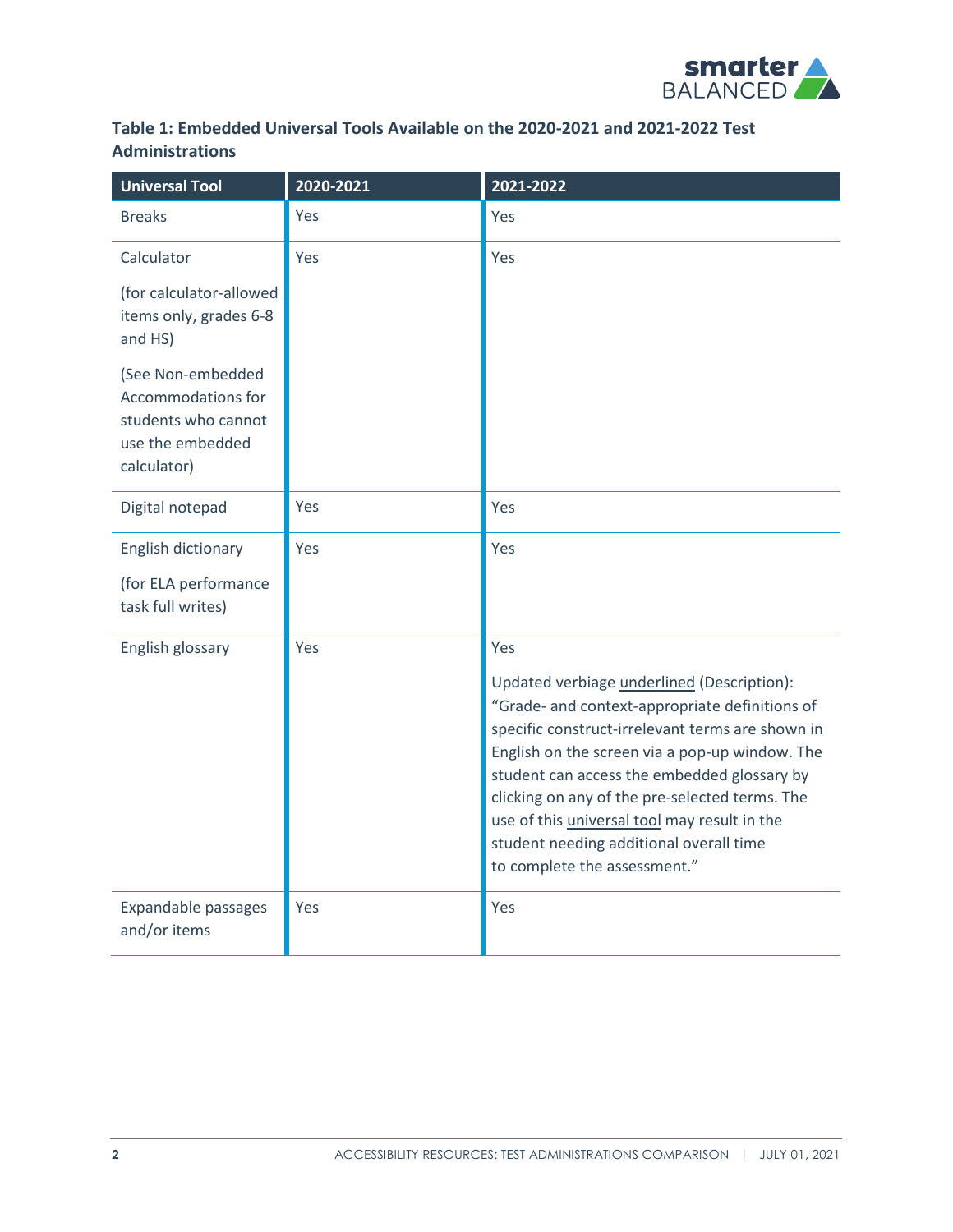

| <b>Universal Tool</b>                     | 2020-2021 | 2021-2022 |
|-------------------------------------------|-----------|-----------|
| Global notes                              | Yes       | Yes       |
| (for ELA performance<br>tasks)            |           |           |
| Highlighter                               | Yes       | Yes       |
| Keyboard navigation                       | Yes       | Yes       |
| Line reader                               | Yes       | Yes       |
| Mark for review                           | Yes       | Yes       |
| Math tools                                | Yes       | Yes       |
| Spell check                               | Yes       | Yes       |
| Strikethrough                             | Yes       | Yes       |
| Thesaurus                                 | Yes       | Yes       |
| (for ELA performance<br>task full writes) |           |           |
| Writing tools                             | Yes       | Yes       |
| Zoom                                      | Yes       | Yes       |

## **Table 2: Non-Embedded Universal Tools Available on the 2020-2021 and 2021-2022 Test Administrations**

| <b>Universal Tool</b>                                           | 2020-2021 | 2021-2022 |
|-----------------------------------------------------------------|-----------|-----------|
| <b>Breaks</b>                                                   | Yes       | Yes       |
| English dictionary<br>(for ELA performance<br>task full writes) | Yes       | Yes       |
| Scratch paper                                                   | Yes       | Yes       |
| Thesaurus<br>(for ELA performance<br>task full writes)          | Yes       | Yes       |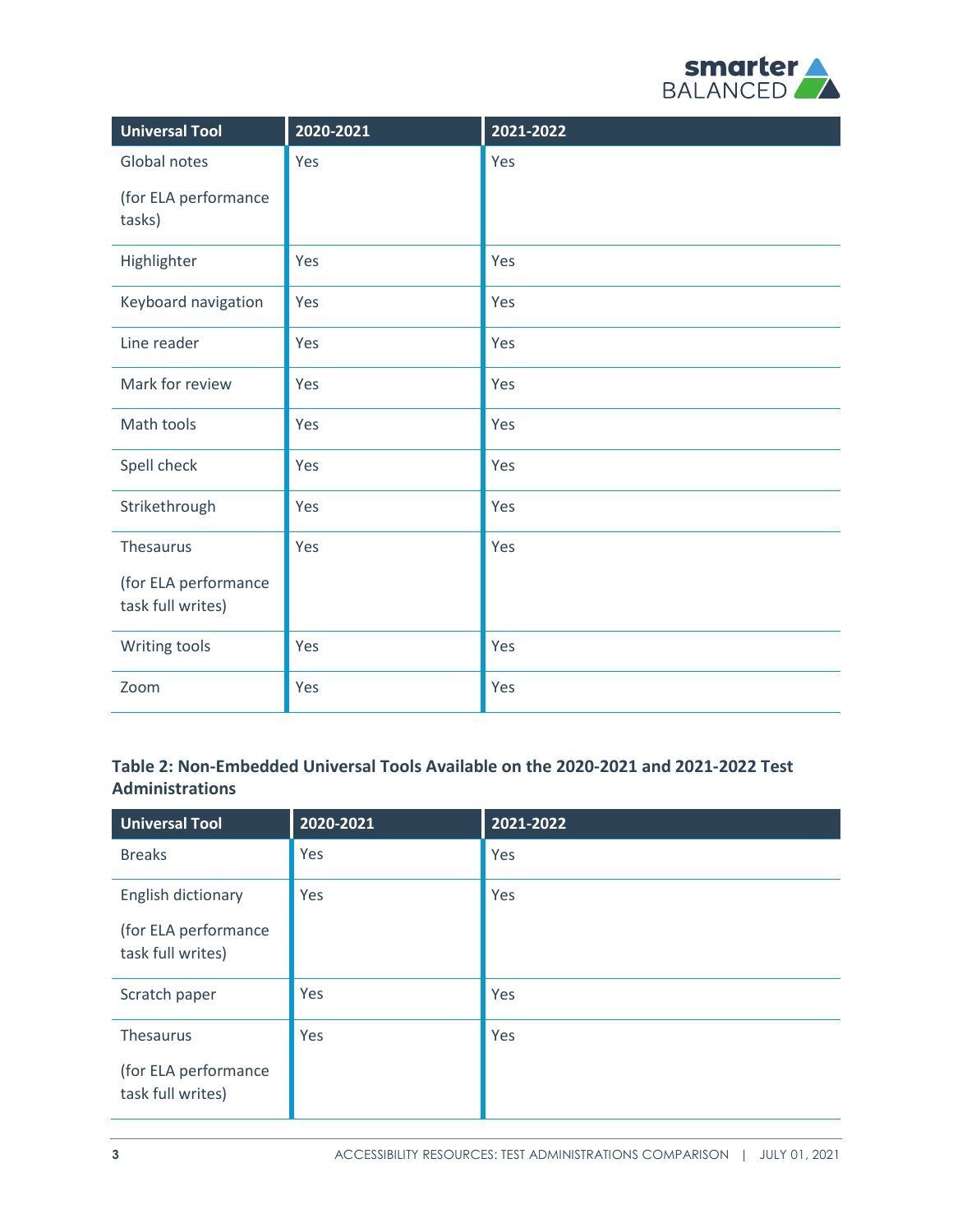

## **Table 3. Embedded Designated Supports Available on the 2020-2021 and the 2021-2022 Test Administrations**

| <b>Designated Support</b>                                                     | 2020-2021 | 2021-2022                                                                                                                                                                                                                                                                                                                                                                                                                                                                                                                                                                                                                                                                      |
|-------------------------------------------------------------------------------|-----------|--------------------------------------------------------------------------------------------------------------------------------------------------------------------------------------------------------------------------------------------------------------------------------------------------------------------------------------------------------------------------------------------------------------------------------------------------------------------------------------------------------------------------------------------------------------------------------------------------------------------------------------------------------------------------------|
| Color contrast                                                                | Yes       | Yes                                                                                                                                                                                                                                                                                                                                                                                                                                                                                                                                                                                                                                                                            |
| <b>Illustration glossaries</b>                                                | Yes       | Yes                                                                                                                                                                                                                                                                                                                                                                                                                                                                                                                                                                                                                                                                            |
| (for math items)                                                              |           |                                                                                                                                                                                                                                                                                                                                                                                                                                                                                                                                                                                                                                                                                |
| Masking                                                                       | Yes       | Yes                                                                                                                                                                                                                                                                                                                                                                                                                                                                                                                                                                                                                                                                            |
| Mouse pointer                                                                 | Yes       | Yes                                                                                                                                                                                                                                                                                                                                                                                                                                                                                                                                                                                                                                                                            |
| (size and color)                                                              |           |                                                                                                                                                                                                                                                                                                                                                                                                                                                                                                                                                                                                                                                                                |
| Streamline                                                                    | Yes       | Yes                                                                                                                                                                                                                                                                                                                                                                                                                                                                                                                                                                                                                                                                            |
| Text-to-speech                                                                | Yes       | Yes                                                                                                                                                                                                                                                                                                                                                                                                                                                                                                                                                                                                                                                                            |
| (for math stimuli and<br>items and ELA items,<br>not for reading<br>passages) |           |                                                                                                                                                                                                                                                                                                                                                                                                                                                                                                                                                                                                                                                                                |
| (See Embedded<br>Accommodations for<br>ELA reading passages)                  |           |                                                                                                                                                                                                                                                                                                                                                                                                                                                                                                                                                                                                                                                                                |
| <b>Translated test</b><br>directions<br>(for math items)                      | Yes       | Yes<br>Updated verbiage underlined (Description):<br>"Translation of test directions is a language<br>support available prior to beginning the actual<br>test items. Students can see test directions in<br>another language. As an embedded designated<br>support, translated test directions are<br>automatically a part of the dual<br>language translations designated support."<br>Updated verbiage underlined<br>(Recommendations for Use): "Students who are<br>advancing toward English language proficiency<br>(including non-ELs, ELs, and ELs with disabilities)<br>can use the translated directions support. This<br>support should only be used for students who |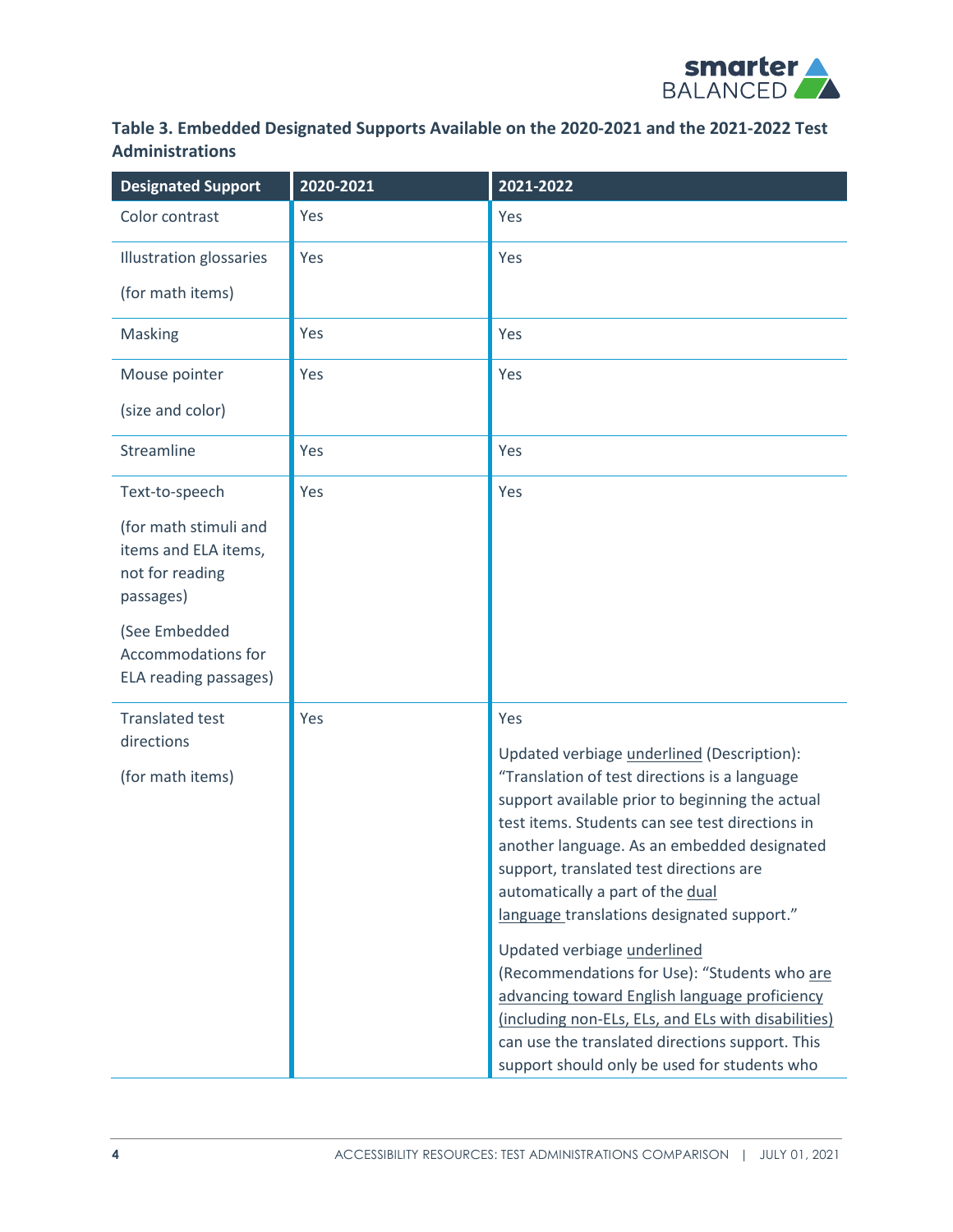

| <b>Designated Support</b>                                  | 2020-2021                             | 2021-2022                                                                                                                                                                                                                                                                                                                                                                                                                                                                                                                                                                                                                                                                                                 |
|------------------------------------------------------------|---------------------------------------|-----------------------------------------------------------------------------------------------------------------------------------------------------------------------------------------------------------------------------------------------------------------------------------------------------------------------------------------------------------------------------------------------------------------------------------------------------------------------------------------------------------------------------------------------------------------------------------------------------------------------------------------------------------------------------------------------------------|
|                                                            |                                       | are proficient readers in the other language and<br>not proficient in English."                                                                                                                                                                                                                                                                                                                                                                                                                                                                                                                                                                                                                           |
| Translations<br>(glossaries)<br>(for math items)           | Yes                                   | Yes<br>Updated verbiage underlined<br>(Recommendations for Use): "Students who are<br>advancing toward English language proficiency<br>(including non-ELs, ELs, and ELs with disabilities)<br>can use the translated glossary for specific<br>items. The use of this support may result in the<br>student needing additional overall time to<br>complete the assessment."                                                                                                                                                                                                                                                                                                                                 |
| <b>Translations (dual</b><br>language)<br>(for math items) | Yes<br>as "Translations<br>(stacked)" | Yes<br>Updated verbiage underlined (Description):<br>"Dual language translations are a linguistic<br>support that is available for some students; dual<br>language translations provide the full translation<br>of each English test item and stimulus."<br>Updated verbiage underlined<br>(Recommendations for Use): "For students<br>whose primary language is not English and who<br>use dual language translation may be<br>appropriate. Students participate in the<br>assessment regardless of the language. This<br>support will increase reading load and cognitive<br>load. The use of this support may result in the<br>student needing additional overall time to<br>complete the assessment." |
| Turn off any universal<br>tools                            | Yes                                   | Yes                                                                                                                                                                                                                                                                                                                                                                                                                                                                                                                                                                                                                                                                                                       |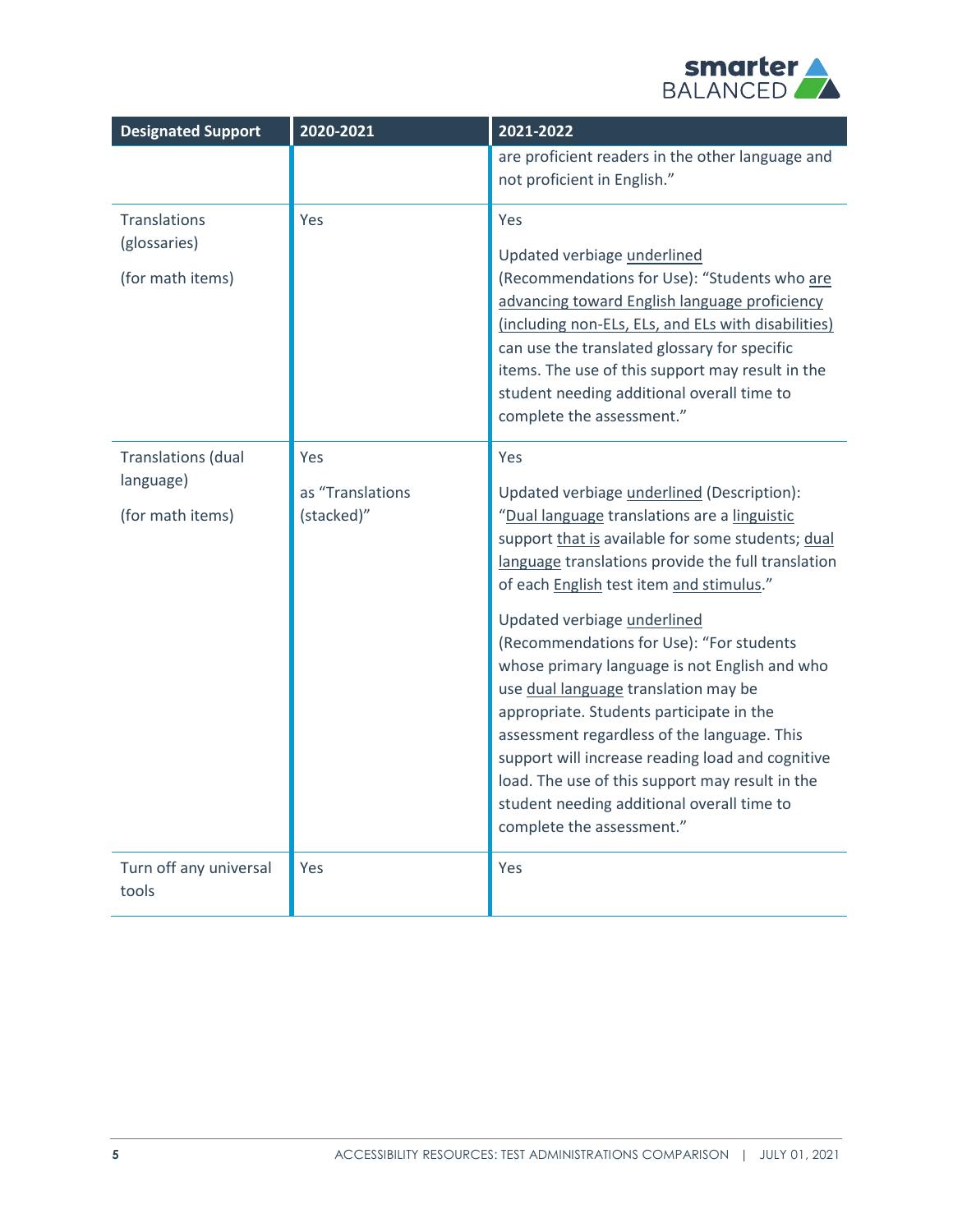

## **Table 4. Non-Embedded Designated Supports Available on the 2020-2021 and the 2021-2022 Test Administrations**

| <b>Designated Support</b>                                                     | 2020-2021 | 2021-2022                                                                                                                                                                                                                                                                                                                           |
|-------------------------------------------------------------------------------|-----------|-------------------------------------------------------------------------------------------------------------------------------------------------------------------------------------------------------------------------------------------------------------------------------------------------------------------------------------|
| Amplification                                                                 | Yes       | Yes                                                                                                                                                                                                                                                                                                                                 |
| <b>Bilingual dictionary</b>                                                   | Yes       | Yes                                                                                                                                                                                                                                                                                                                                 |
| (for ELA performance<br>task full writes)                                     |           |                                                                                                                                                                                                                                                                                                                                     |
| Color contrast                                                                | Yes       | Yes                                                                                                                                                                                                                                                                                                                                 |
| Color overlays                                                                | Yes       | Yes                                                                                                                                                                                                                                                                                                                                 |
| <b>Illustration glossaries</b>                                                | Yes       | Yes                                                                                                                                                                                                                                                                                                                                 |
| (for math items,<br>paper/pencil<br>assessment)                               |           |                                                                                                                                                                                                                                                                                                                                     |
| Magnification                                                                 | Yes       | Yes                                                                                                                                                                                                                                                                                                                                 |
| <b>Medical supports</b>                                                       | Yes       | Yes                                                                                                                                                                                                                                                                                                                                 |
| Noise buffers                                                                 | Yes       | Yes                                                                                                                                                                                                                                                                                                                                 |
| Read aloud                                                                    | Yes       | Yes                                                                                                                                                                                                                                                                                                                                 |
| (for math stimuli and<br>items and ELA items,<br>not for reading<br>passages) |           |                                                                                                                                                                                                                                                                                                                                     |
| (See Non-embedded<br>Accommodations for<br>ELA reading passages)              |           |                                                                                                                                                                                                                                                                                                                                     |
| Read aloud in Spanish                                                         | Yes       | Yes                                                                                                                                                                                                                                                                                                                                 |
| (for mathematics, all<br>grades)                                              |           | Updated verbiage underlined<br>(Recommendations for Use): "Students<br>receiving the translations (dual language)<br>designated support and who are<br>struggling readers may need assistance<br>accessing the assessment by having all or<br>portions of the assessment read aloud. This<br>support also may be needed by students |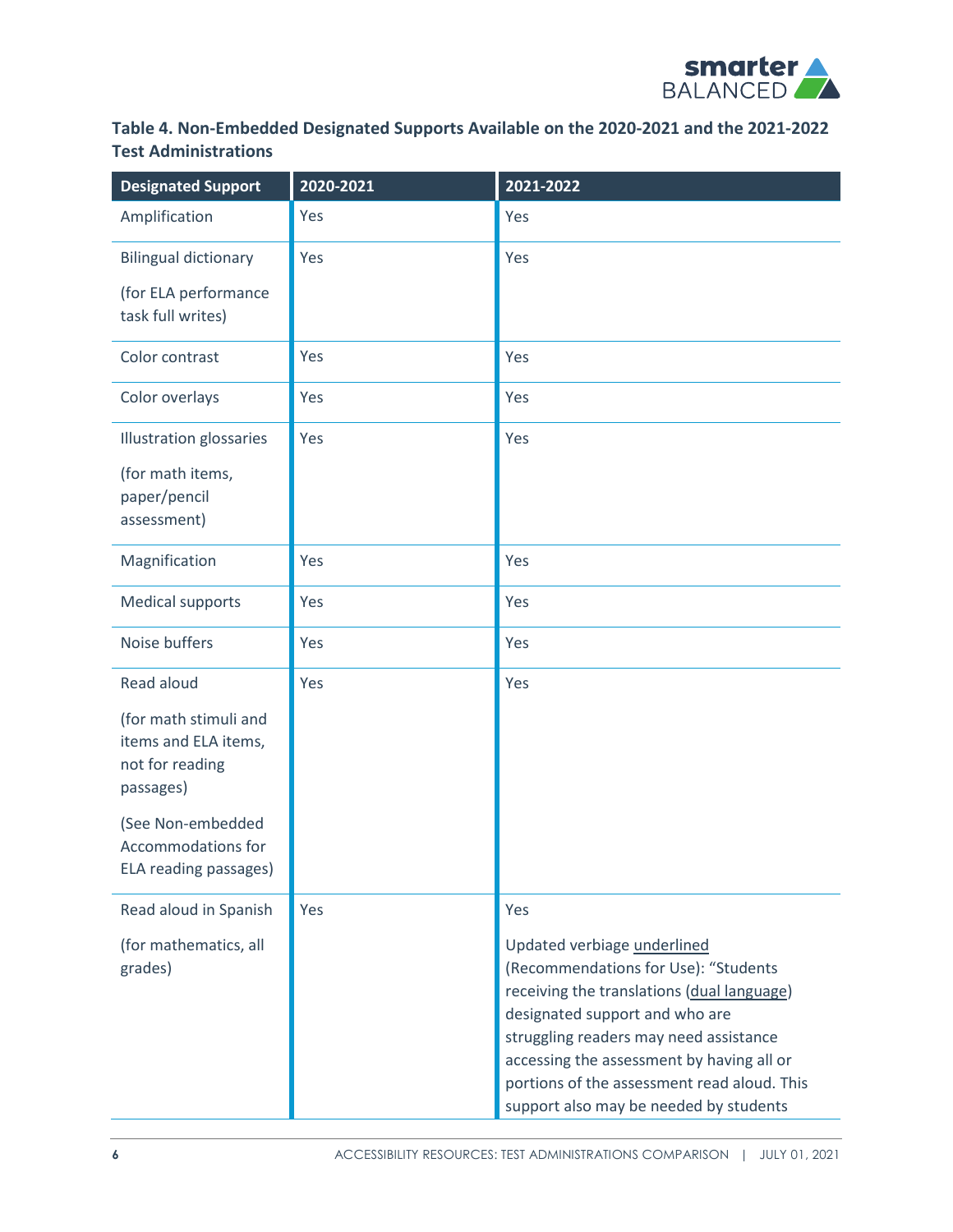

| <b>Designated Support</b>                                       | 2020-2021 | 2021-2022                                                                                                                                                                                                                                                                                                                                                                                                                          |
|-----------------------------------------------------------------|-----------|------------------------------------------------------------------------------------------------------------------------------------------------------------------------------------------------------------------------------------------------------------------------------------------------------------------------------------------------------------------------------------------------------------------------------------|
|                                                                 |           | with reading-related disabilities. If not used<br>regularly during instruction, this support is<br>likely to be confusing and may impede the<br>performance on assessments. A student<br>should have the option of asking a reader<br>to slow down or repeat text. The use of this<br>support may result in the student needing<br>additional overall time to complete the<br>assessment and/or the use of a<br>separate setting." |
| Scribe                                                          | Yes       | Yes                                                                                                                                                                                                                                                                                                                                                                                                                                |
| (for all items except<br>ELA performance task<br>full writes)   |           |                                                                                                                                                                                                                                                                                                                                                                                                                                    |
| (See Accommodations<br>for ELA performance<br>task full writes) |           |                                                                                                                                                                                                                                                                                                                                                                                                                                    |
| Separate setting                                                | Yes       | Yes                                                                                                                                                                                                                                                                                                                                                                                                                                |
| Simplified test<br>directions                                   | Yes       | Yes                                                                                                                                                                                                                                                                                                                                                                                                                                |
| <b>Translated Test</b><br><b>Directions</b>                     | Yes       | Yes                                                                                                                                                                                                                                                                                                                                                                                                                                |
| <b>Translations</b><br>(glossaries)                             | Yes       | Yes                                                                                                                                                                                                                                                                                                                                                                                                                                |
| (for math items,<br>paper/pencil<br>assessment)                 |           |                                                                                                                                                                                                                                                                                                                                                                                                                                    |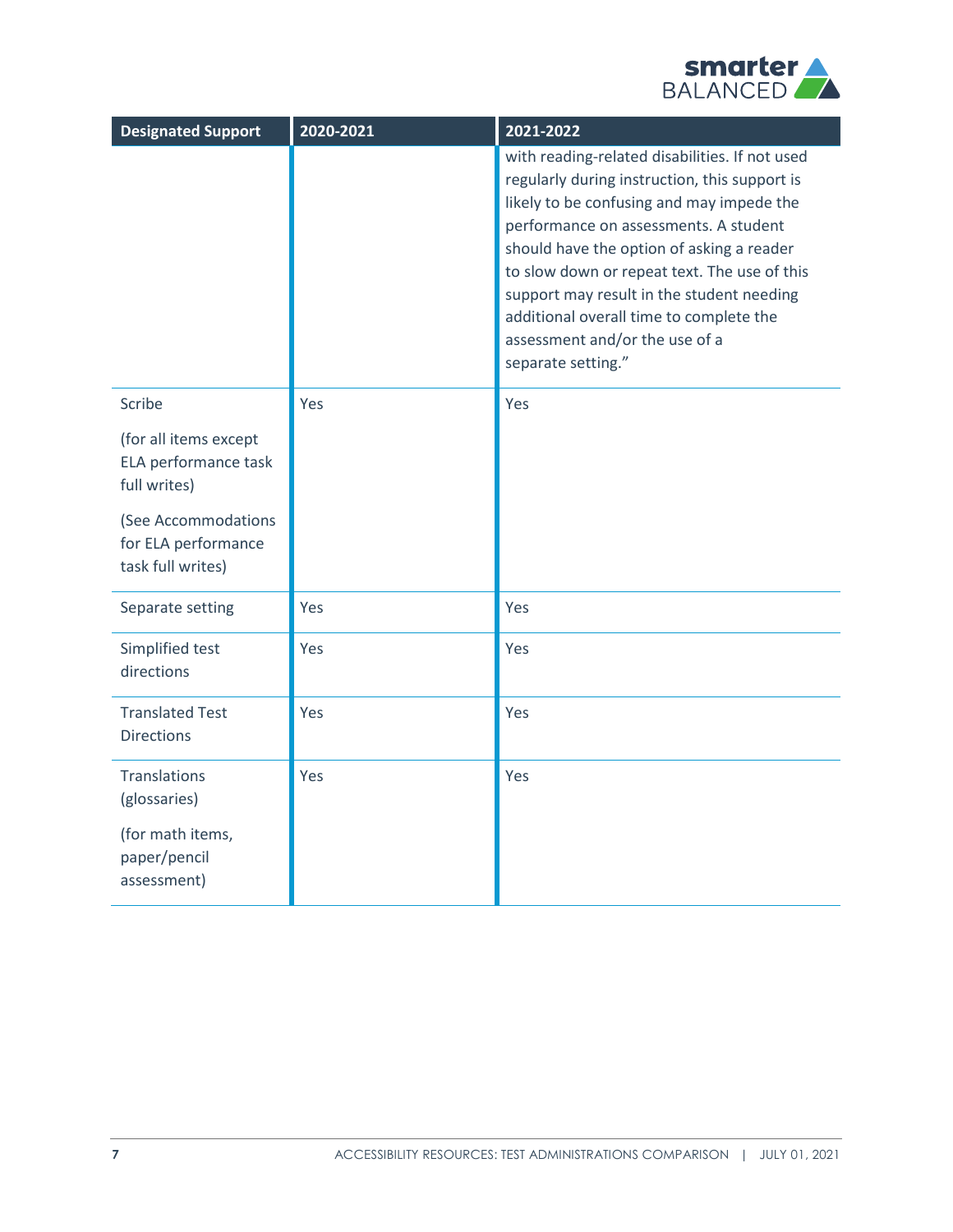

## **Table 5. Embedded Accommodations Available on the 2020-2021 and the 2021-2022 Test Administrations**

| <b>Accommodation</b>                                   | 2020-2021 | 2021-2022                                                                         |
|--------------------------------------------------------|-----------|-----------------------------------------------------------------------------------|
| American Sign<br>Language (ASL)                        | Yes       | Yes                                                                               |
| (for ELA listening items<br>and math items)            |           |                                                                                   |
| <b>Braille</b>                                         | Yes       | Yes                                                                               |
| <b>Braille transcript</b>                              | Yes       | Yes                                                                               |
| (ELA listening<br>passages)                            |           | Updated verbiage (Description): Removed<br>EBAE uncontracted and EBAE contracted. |
| Closed captioning                                      | Yes       | Yes                                                                               |
| (for ELA listening<br>items)                           |           |                                                                                   |
| Text-to-speech                                         | Yes       | Yes                                                                               |
| (available for ELA<br>reading passages, all<br>grades) |           |                                                                                   |

#### **Table 6. Non-Embedded Accommodations Available on the 2020-2021 and the 2021-2022 Test Administrations**

| <b>Accommodation</b>                           | 2020-2021 | 2021-2022                                                                                                                                               |
|------------------------------------------------|-----------|---------------------------------------------------------------------------------------------------------------------------------------------------------|
| 100s number table                              | Yes       | Yes                                                                                                                                                     |
| Abacus                                         | Yes       | Yes                                                                                                                                                     |
| Alternate response<br>options                  | Yes       | Yes                                                                                                                                                     |
| <b>Braille</b><br>(paper/pencil<br>assessment) | Yes       | Yes<br>Updated verbiage (Description): Removed<br>EBAE uncontracted, EBAE contracted, EBAE<br>uncontracted with Nemeth, EBAE contracted<br>with Nemeth. |